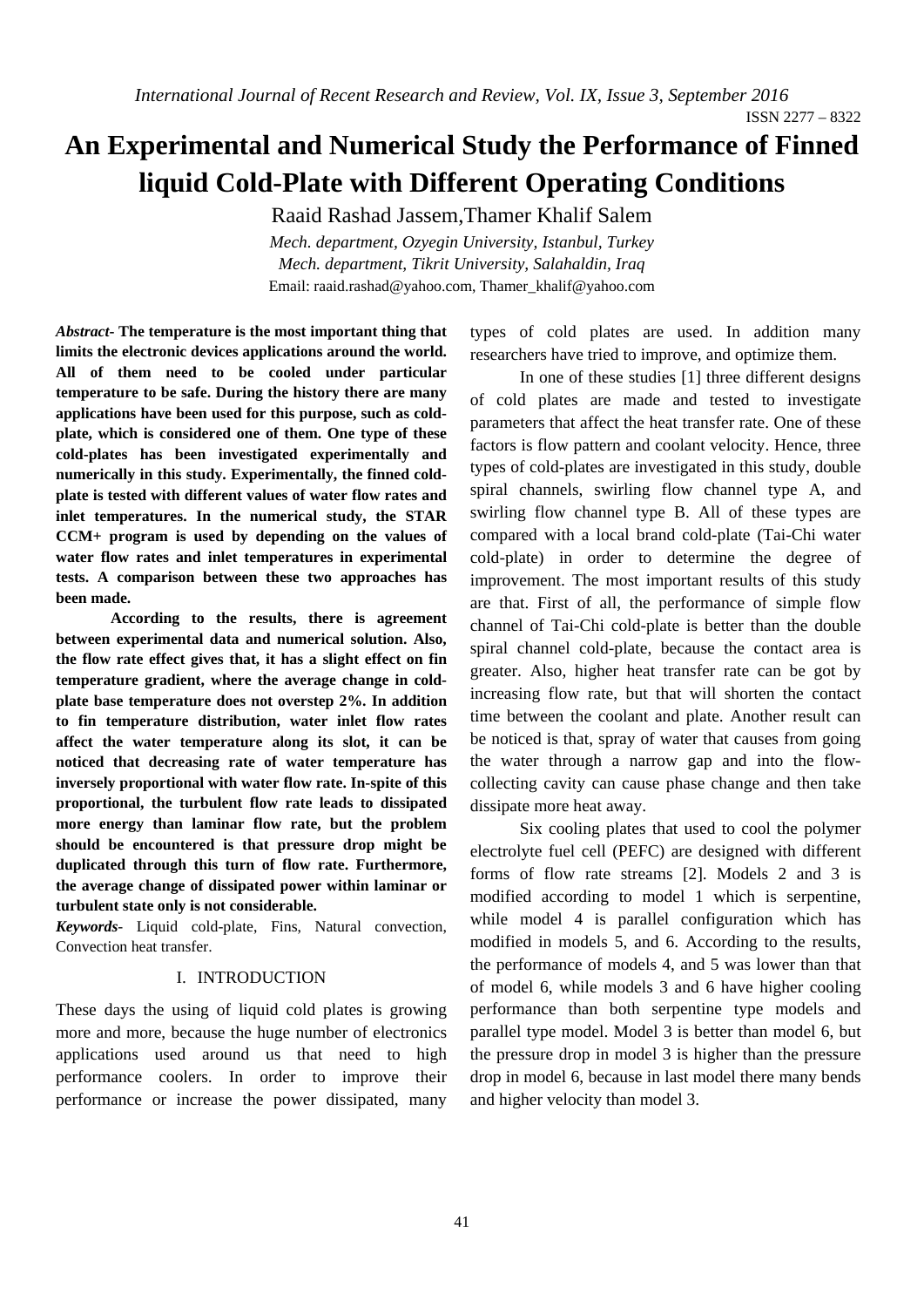Theoretical and numerical methods are presented by Maddipati *et. al* [3] on thermal design and analysis of cold-plate with different percentage of Ethylen Glycol Water(EGW) solution in order to cool high power dissipating travelling wave Tube(TWT). That is used in electronic warfare (EW) systems for high power applications. The proper percentage of EGW with right value of flow rate play rule to cool the TWT. According to the theoretical results the for 6 LPM flow rate, and 25% EGW has increasing in thermal performance better than 30%, 40%, and 50% of EGW by 3.4%,12.2%, and 23.4%, respectively. These percentages of EGW are simulated in CFD software for fixed mass flow rate for each case. Numerical results show the effect of different percentages of EGW and flow rate on the temperature of TWT. These results clear the maximum and minimum of TWT temperatures and pressure drops.

 Some researchers try to design new cold plate like[4], who designed three variants of tangential inlet swirl flow cold plates for liquid cooling of a Luminous CBT 90-Series Phlatlight light. Plates are constructed experimentally, which are studied numerically by CFD simulations in order to determine the perfect according to three variables, convection heat transfer, LED's junction temperature, and pressure drop. According to the results, the inclined inlet cold plate designs give lower LED's junction temperature, and higher convection heat transfer that other cold plate designs at the same pressure drop and Reynolds number.

A study on the design and optimization of the liquid cooling plates that is used EV batteries was done [5]. Different fluid channels are designed for this study. In this study, the numerical part was done for all these cooling plates numerically by using CFD simulation and numerical solution by using ANSYS FLUENT software. According to the results, the cooling plates can acquire good temperature range, although there is need to more efforts to reduce pressure drop.

In [6], it is tried to get the best design of cold plate used in defense power electronics. This study worked to improve thermal resistance, heat transfer rate, and material's (its weight). IGBT cooling plate is analyzed by using CFD software program (Solid work flow), and the best design is evaluated according to better temperature distribution, and more heat transfer

rate. The maximum junction temperature is 85 $\degree$ C, and the best cooling plate design that gives less junction temperature. Three profiles of channels are carried out in simulation keeping inlet and outlet diameters constant, and a comparison between their results is done in order to achieve the best design.

In this study fin cold plate investigates in order to study some influent parameters. The study divides in two parts, experimentally in order to take the data, and numerically by using STAR CCM+, in order to achieve the optimal operating conditions that achieve the best performance of the cold plate.

### II. EXPERIMENTAL PART

In this part, specific finned cold plat is tested with different flow rates and inlet temperatures, and the results tabulated in order to compare them with theoretical and numerical solutions. The cold plate is shown infig.1 and the details of liquid and solid sides are listed in tables I and II.



Fig.1 Aluminum finned cold plate used in this study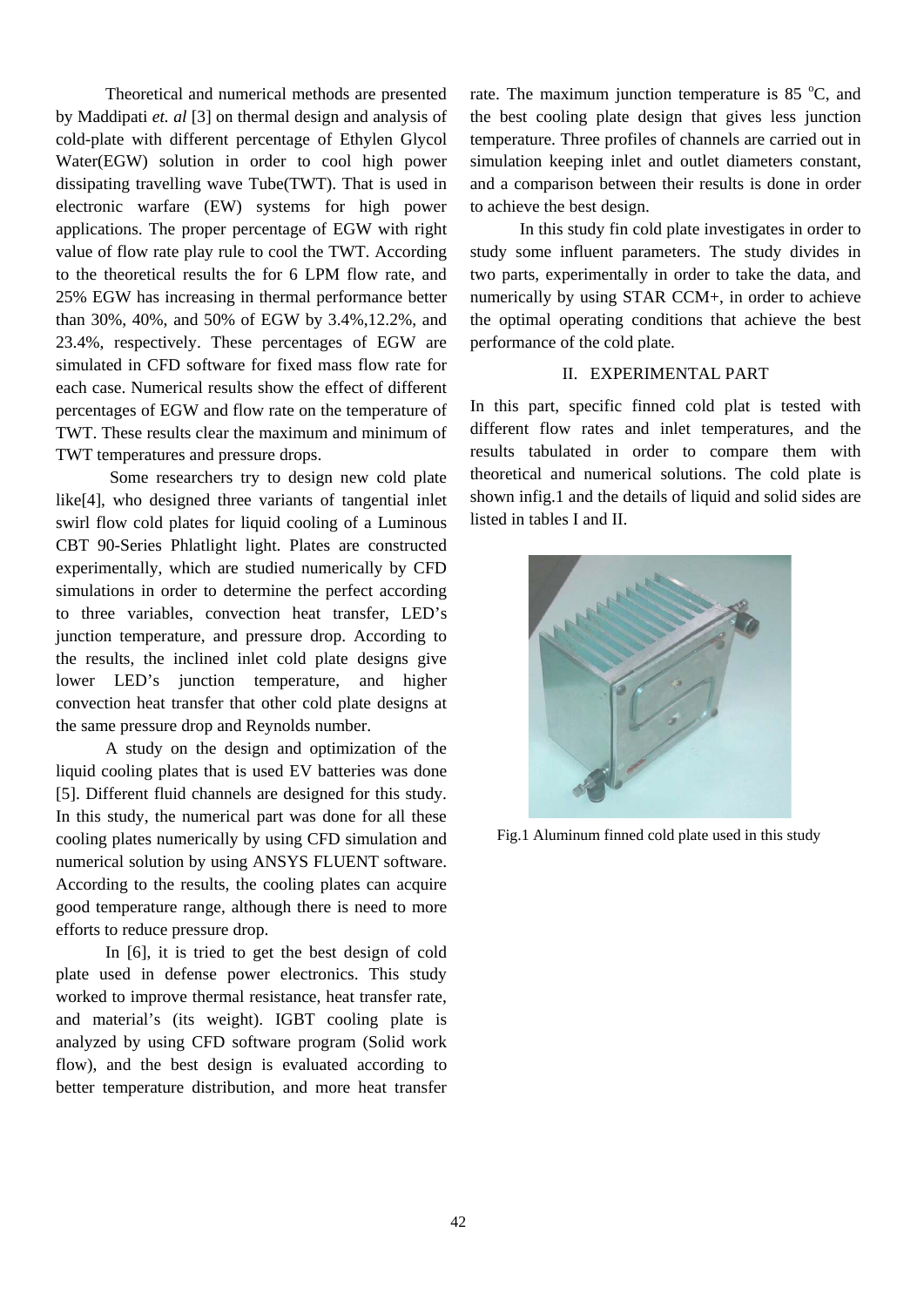Table I Details of liquid side(Water)

| <b>Details</b>         | Value           |
|------------------------|-----------------|
| Length of $slut(mm)$   | 380             |
| Hydraulic diameter(mm) | 90              |
| Inlet temp $(K)$       | 380             |
| Outlet temp. $(K)$     | 360             |
| Inlet velocity $(m/s)$ | 0.4             |
| Outlet pressure(Pa)    | 10 <sup>5</sup> |
| Liquid                 | Water           |

Table II Solid side details(Cold plate)

| Length, (mm)                 | 110            |
|------------------------------|----------------|
| Width, (mm)                  | 110            |
| Total Height (mm)            | 60             |
| fin length (mm)              | 50             |
| Number of fins               | 12             |
| Base thickness               | 10             |
| Space between fins           | 5.17           |
| Fin thickness at bottom (mm) |                |
| Fin thickness at top (mm)    | $\mathfrak{D}$ |
| Material                     | AT.            |

The cold plate is connected to tank that includes hot water with electric heater and control system to maintain the water at constant temperature. The water is cooled by cold plate (fig.2). Four variables are measured in the test inlet and outlet temperatures of water, fins temperature gradient, and water flow rate. Fig.2 shows the simple diagram of the devices used in the study.



Fig.2 Schematic diagram of the experimental setup

### III. NUMERICAL PART

In order to make a simulation of the cold plate, a model is carried out by using STAR CCM+ software program as it is clear in fig.3 which shows the model that used in this study.



Fig.3 Model of cold plate

The mesh which is used for this model and for all parts is cleared in fig. 4.



Fig.4 (A)-The mesh model of all parts of the cold plate and (B)-the mesh scene in the STAR CCM+

For this model there are three physical models are applied Air model, solid model (AL), Liquid (Water) model and all of them are shown in fig. 5.

| Water                                                                                                                                                                                                                                                                                                                                          | <b>Heat-Sink</b>                                                                                                                                               | Air                                                                                                                                                                                                                                                                                                                                  |  |
|------------------------------------------------------------------------------------------------------------------------------------------------------------------------------------------------------------------------------------------------------------------------------------------------------------------------------------------------|----------------------------------------------------------------------------------------------------------------------------------------------------------------|--------------------------------------------------------------------------------------------------------------------------------------------------------------------------------------------------------------------------------------------------------------------------------------------------------------------------------------|--|
| <b>Enabled Models</b><br>Segregated Fluid Enthalpy<br>Two-Layer All y+ Wall Treatment<br>Realizable K-Epsilon Two-Layer<br>√ K-Epsilon Turbulence<br>Peynolds-Averaged Navier-Stokes<br>V Turbulent<br>√ Constant Density<br>$\blacktriangledown$ Gradients<br>Segregated Flow<br>$\vee$ Liquid<br>$\triangledown$ Steady<br>Three Dimensional | <b>Enabled Models</b><br>Constant Density<br>$\blacktriangledown$ Gradients<br>✔ Segregated Solid Energy<br>$\sqrt$ Solid<br>$J$ Steady<br>V Three Dimensional | <b>Enabled Models</b><br>Gravity<br>Two-Layer All y + Wall Treatment<br>Pealizable K-Epsilon Two-Layer<br>V K-Epsilon Turbulence<br>Peynolds-Averaged Navier-Stokes<br>V Turbulent<br>Segregated Fluid Enthalpy<br>V Ideal Gas<br>$\sqrt{G}$ Gradients<br>√ Segregated Flow<br>$\sqrt{Ga}$<br>√ Steady<br><b>V</b> Three Dimensional |  |

Fig.5 the physical model for Air, Water, and  $\sqrt{ }$ cold plat material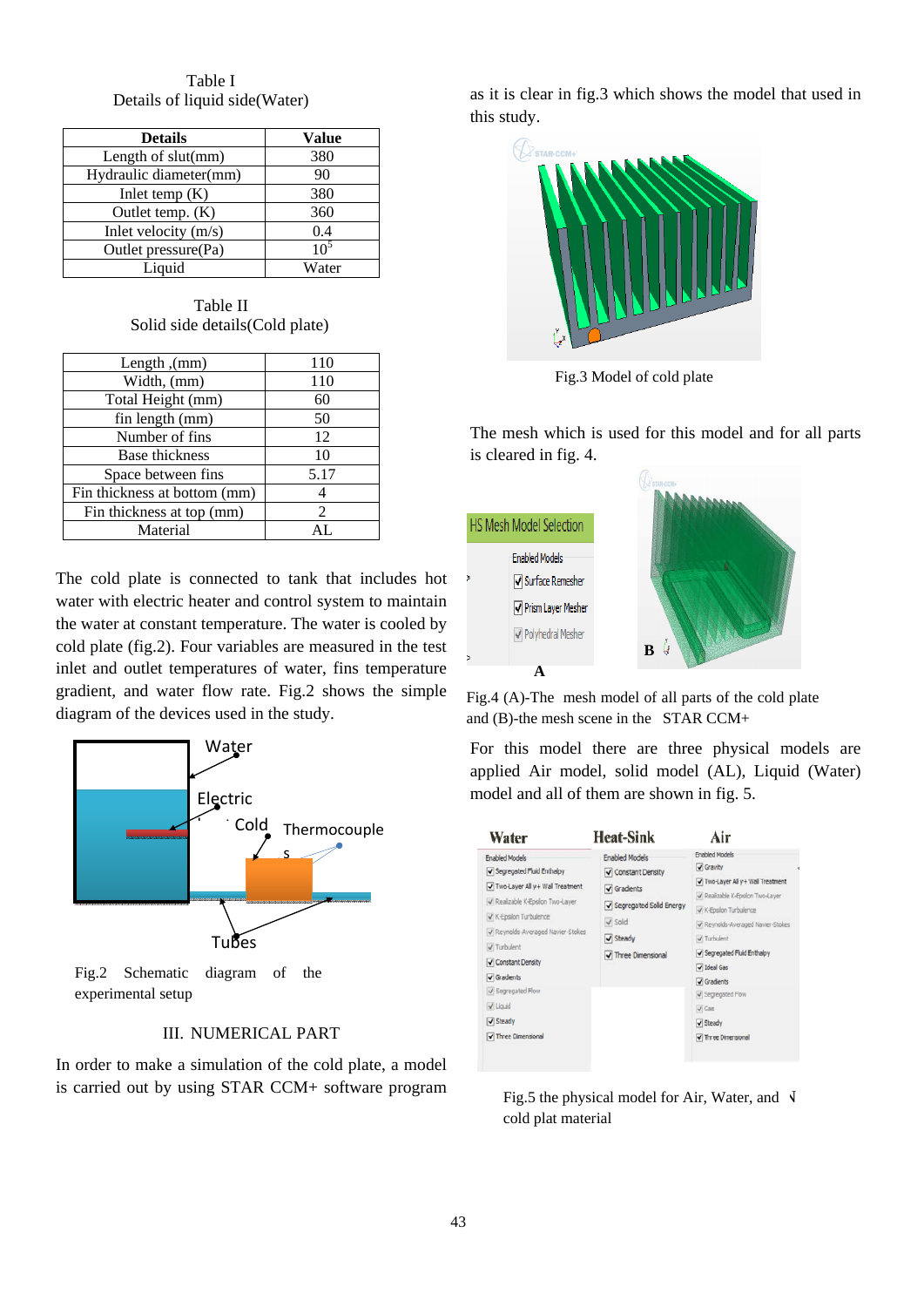As it is mentioned above for parameters are measured in experimental test and the same parameters are calculated in STAR +CCM software program and then a comparison between them is made.

First of all numerical model is carried out for different velocities of water and different values of water temperature. The following scenes temperature of cold plate, water temperature, and velocity of Air are explained the sample of the study results. Fig. 6 shows the temperature scene of cold plate (solid). It is clear from the scene the temperature distribution over the cold plate. For instance, the change of temperature in the base of cold plate explains the trace of water flow rate position. Simultaneously, the results show the gradient of temperature along the fins. Temperature gradient of water along its stream is also shown clearly in the fig. 6.



Fig.6 Temperature scenes of Coldplate and Water.

Fig.7 explains the Air velocitydistribution over the cold plate and that because of the buoyancy force.



Fig.7 Temperature and velocity scenes of air

Fin temperatures are measured experimentally at 10 positions along mid fin of cold plate and their values are shown in fig.8. Numerically these temperatures are calculated at the same position in order to make a comparison between experimental and numerical values. These temperatures are drawn for six values of the Reynold's Number from Laminar to Turbulent states.

The difference in temperatures for different values of Reynold's Number causes due to the amount of energy that transfer through cold plate from the water to the Air. The increasing in dissipated energy leads to increase the temperature of cold plate's base, and that the main reason for the difference in base temperature of fin.

For instance, the change of Reynold's Number from 756 to 11353, leads to increase the base temperature of cold plate about 2%. In addition, the gradient of temperature along the final specific Re Number (1513) can decreases to 4%.

On the other hand, the difference between experimental and numerical results has good agreement. For example at Re Number 756 the average difference is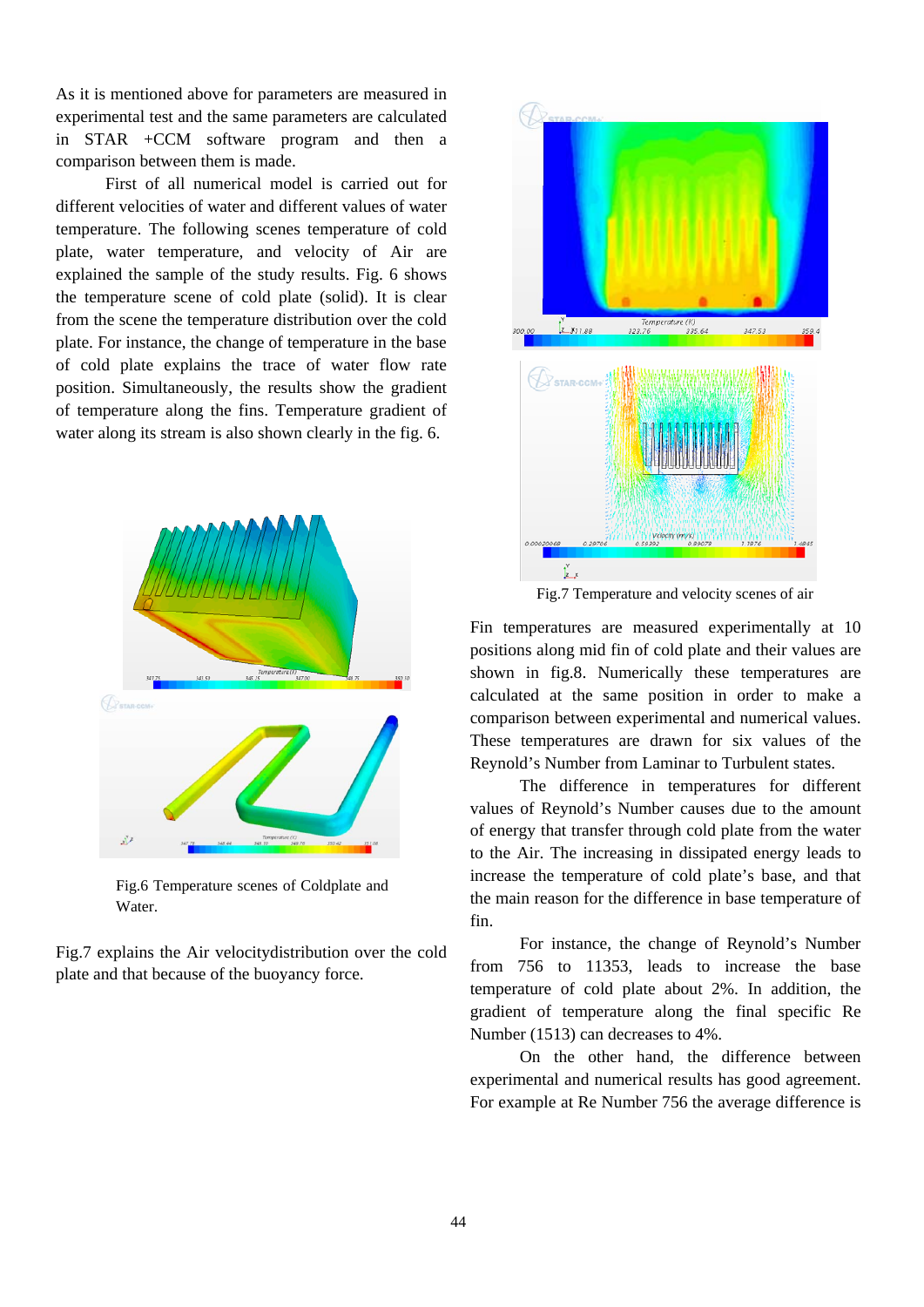around 2.5%.



Fig.8 Fin Temperature Distribution with diffirent values of water's Re

The temperature of water decreases along its stream because it loses the heat and this is the main purpose of the cold plate. This decreasing is explained in fig.9. It is clear from the figure that the decreasing rate is proportional with the Re number of water. The maximum decreasing rate occurs at Re 756 while the minimum at the maximum value of Re 11353. Also the figure shows the difference between the experimental measurements and numerical results. The differences are relatively small which equal to 10%, 5%, 2.8%, 3.6%, 4%, and 3% for each value of Re numbers respectively.



water stream

The temperature of water enters the cold plate is constant and equals 360 K and from the outlet temperature of water and its flow rate the amount of energy loses from the water can be determined and that what is explained in figure-10. The figure shows that the amount of dissipated energy in turbulent flow is better than laminar flow. The percentage of dissipated energy increases by 53%,if Re number increases from 756 to 2157, while the temperature difference decreases around  $2.5 \degree$ C, therefore this process need to design very deliberately. In addition to the difference between laminar and turbulent, it seems that the increasing in water flow rate will not be useful because the increasing of dissipated energy will be trivial. For instance if Re number increases from 3784 to 7568 the increasing percentage will be equal to 2%.



Fig.10 Energy dissipated from Coldplate to the Air for different values of Reynold's Number

The inlet water temperatures are investigated as well, and the results are drawn in fig.11. It can be noticed from the figure that there are relatively matching between the experimental and numerical results, because the deviation is trivial. In addition to the matching of results, the gradient of temperature along the fin decreases with decreasing of water inlet temperature.



Fig.11 Energy dissipated from Coldplate to the Air for different values of water inlet temp at Re number  $=7568$